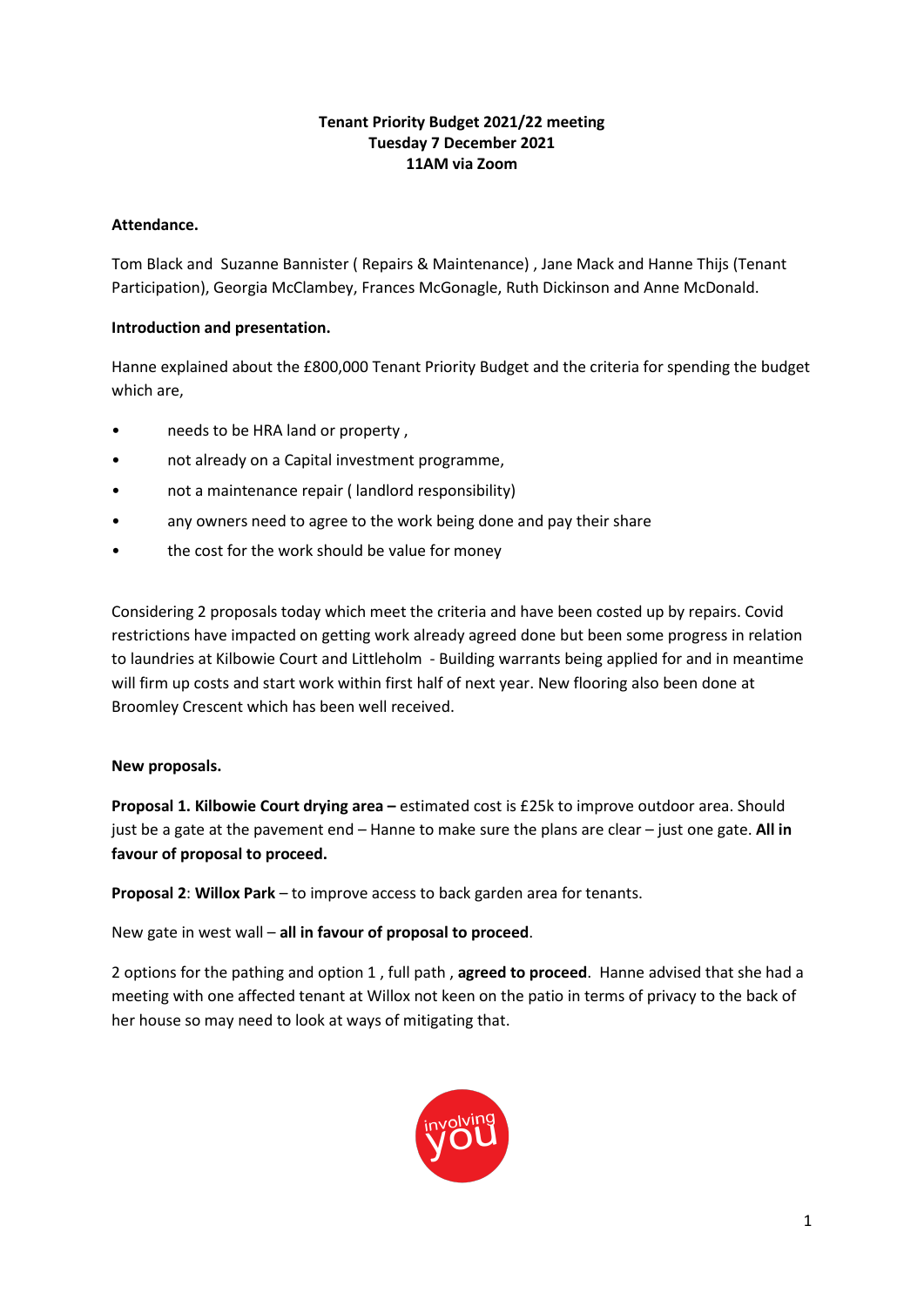

# Welcome

# to the Tenant Priority Budget for 2020/21 on

Tuesday 7<sup>th</sup> December 2021.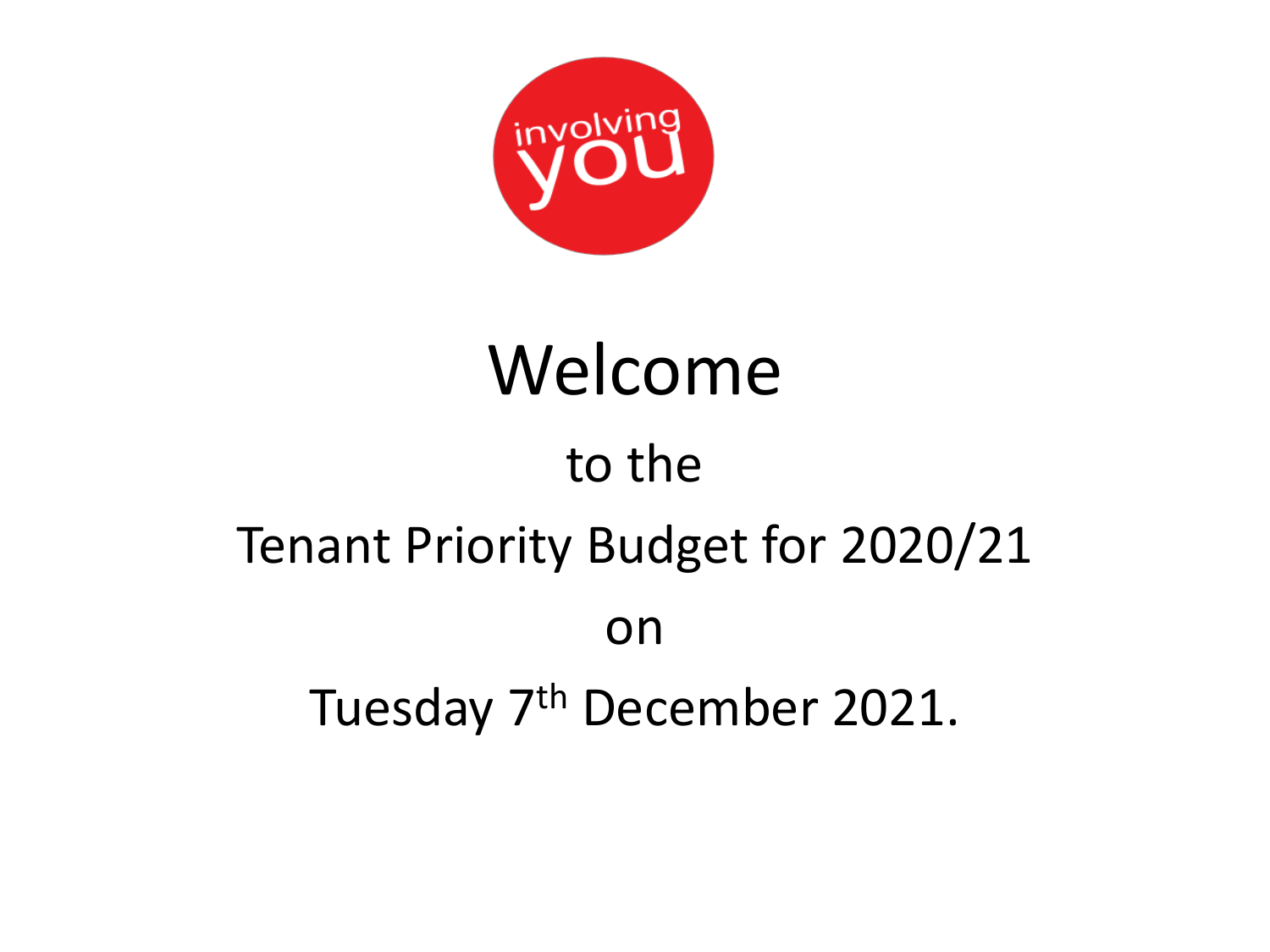

## Tenant Priority Budget 2020/21

- Annual budget of £800,000
- Impact of COVID restrictions
- Plus updates on previously agreed work
- 2 new proposals to be voted on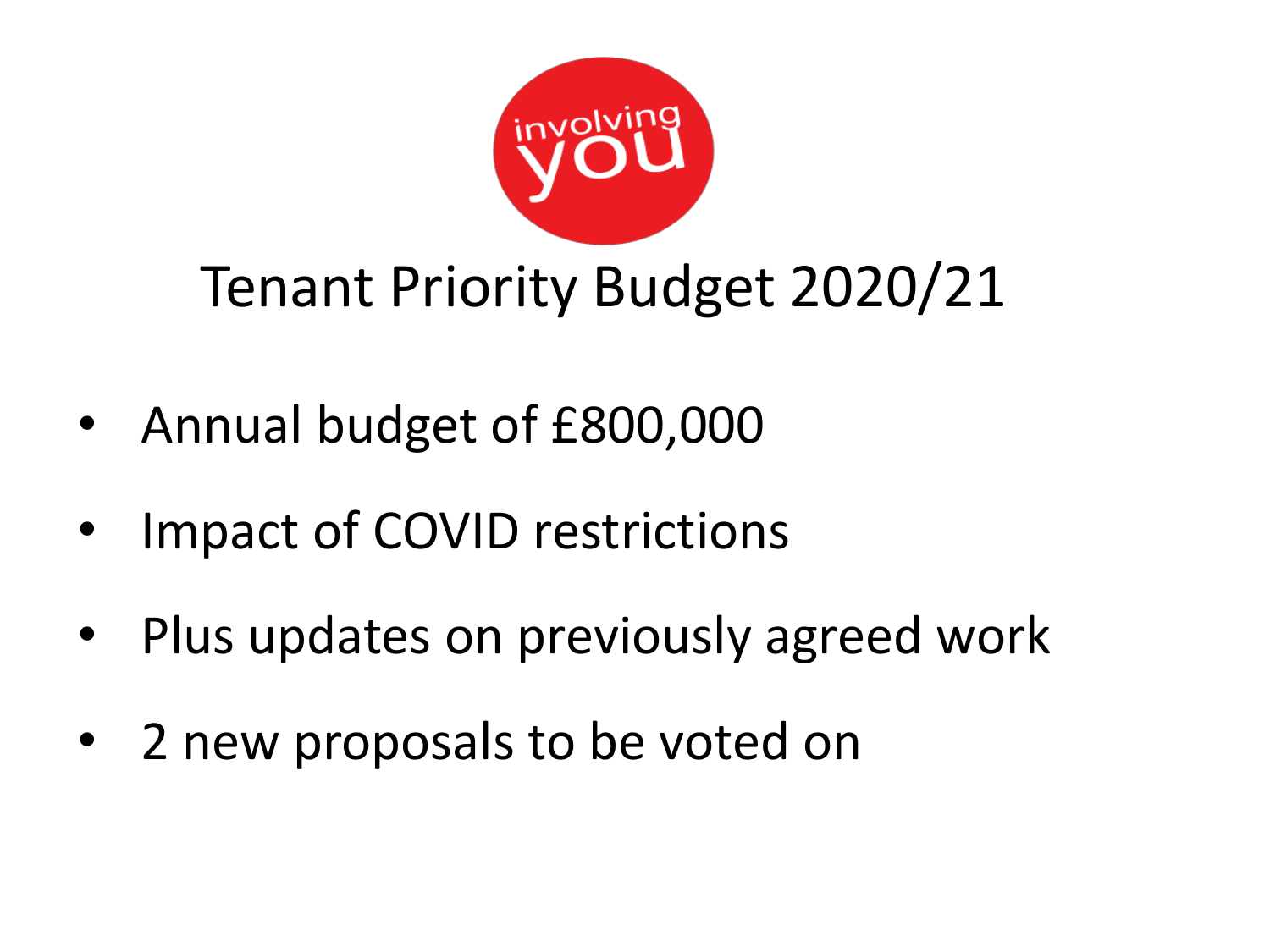# Assessment of proposals received

- Is it in relation to HRA land or property?
- Is it already on a Capital investment programme?
- Should it be done as a maintenance repair? (landlord responsibility)
- Are there any owners that need to agree to the work being done and pay their share?
- Is the cost for the work value for money?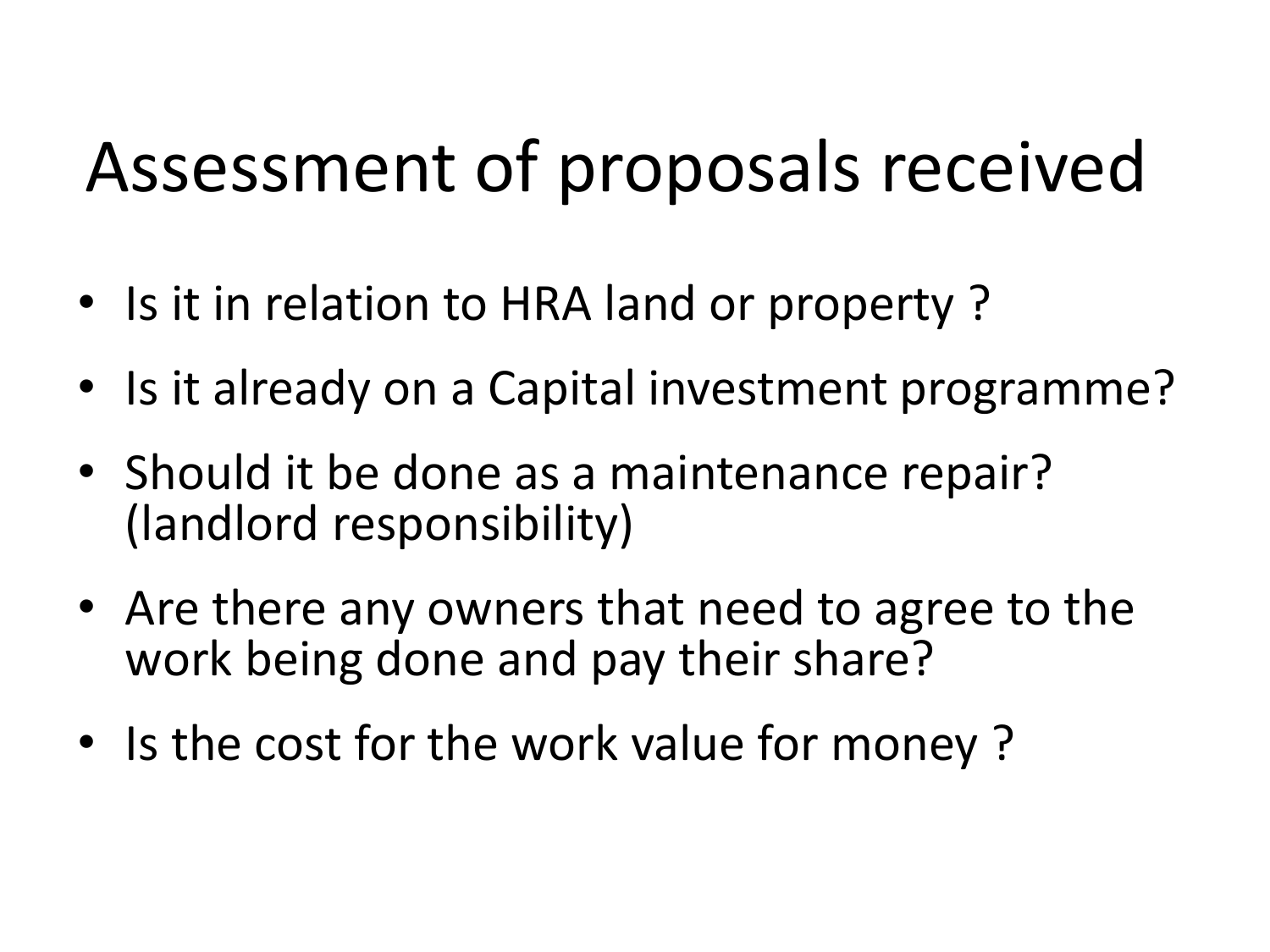



number of tenants benefiting ££ or positive impact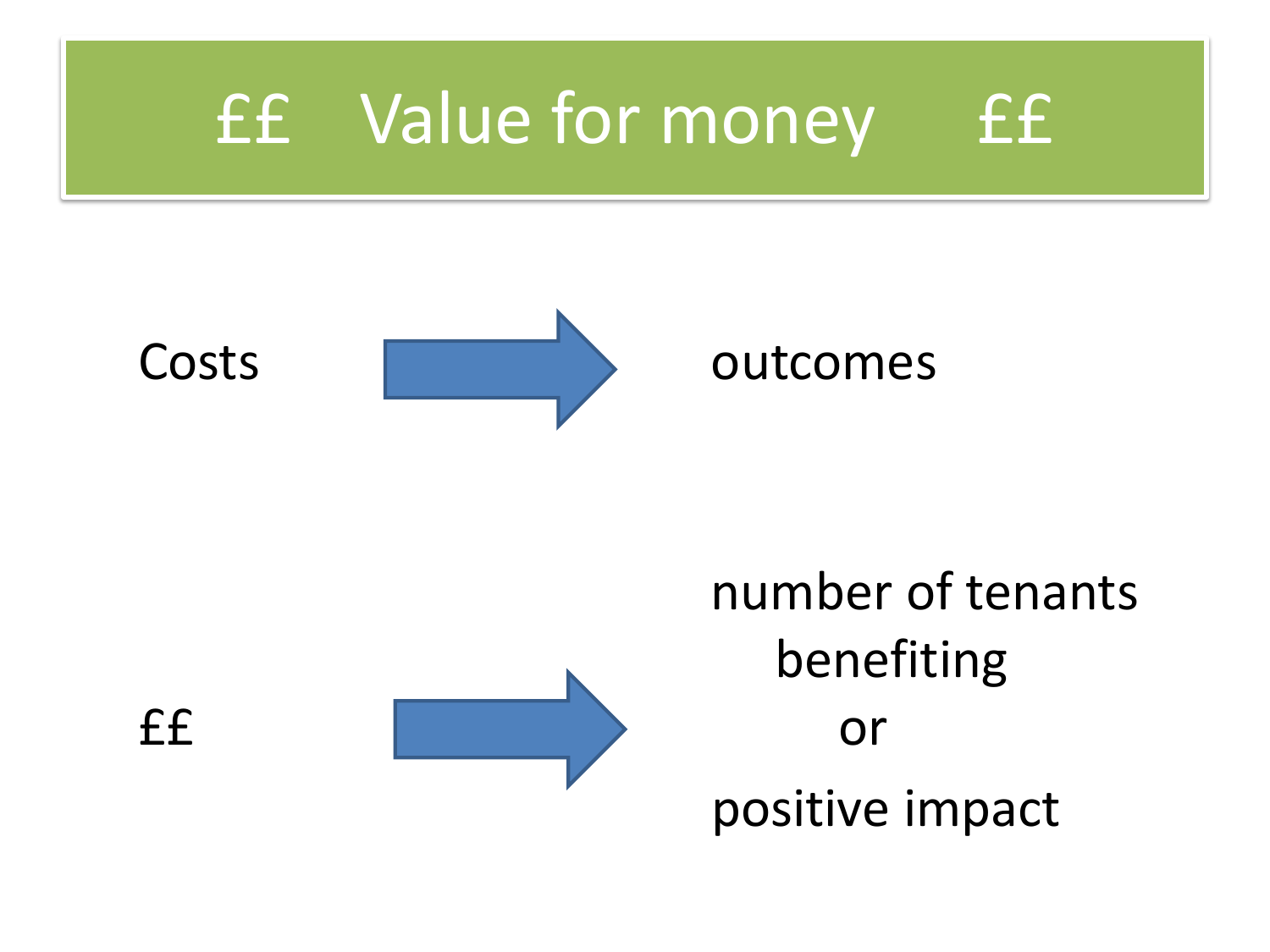## Update and progress on previously agreed proposals



Broomley Crescent, new flooring

## Littleholm and Kilbowie Laundries

Site visit to both with electrician 24th Nov.

Building warrants to be submitted before Christmas, usually takes approx. 2 months.

Will firm up costs while this is happening.

Start on sites first half of next year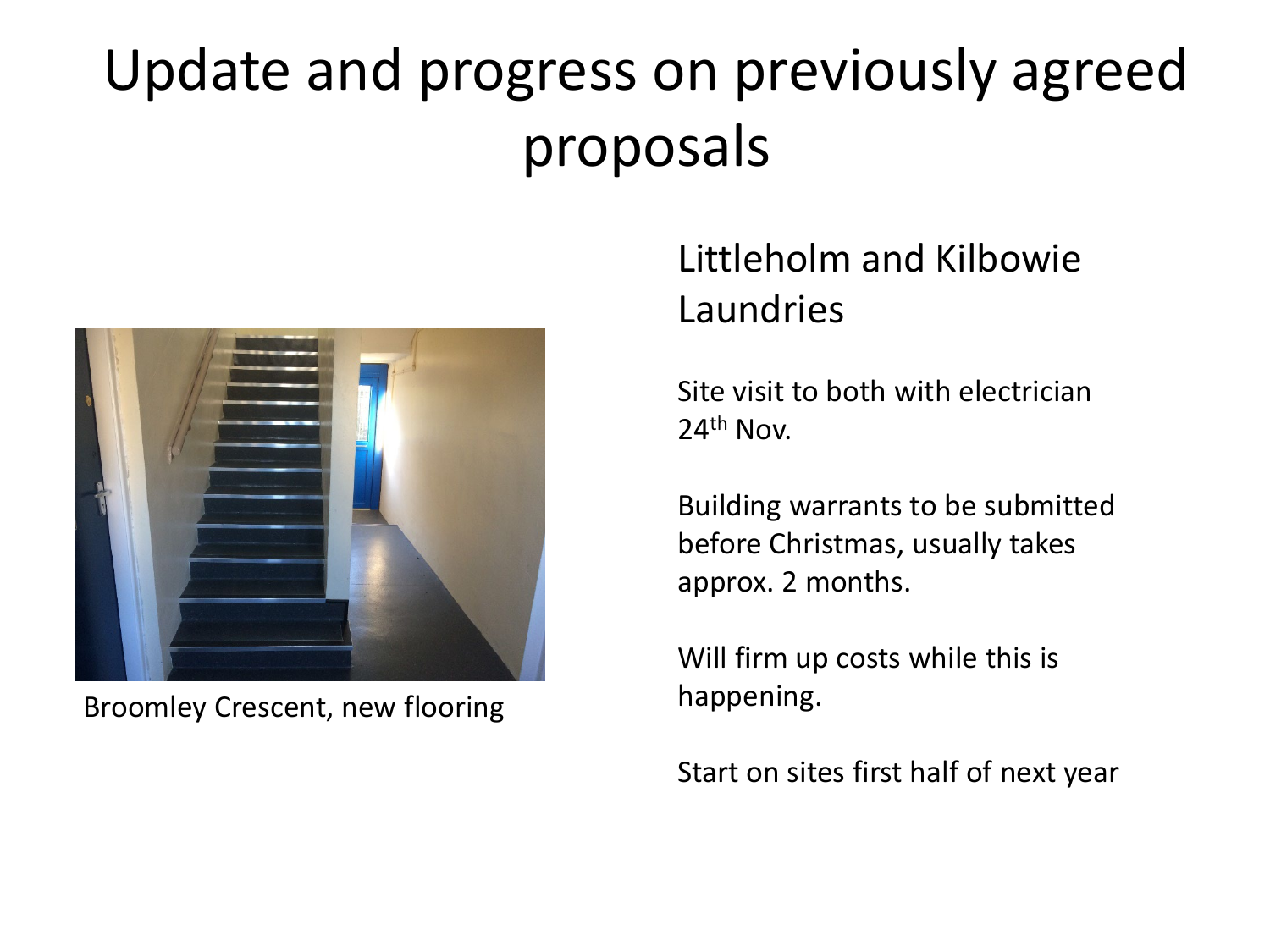### **Proposal 1:** Kilbowie Court drying area



- New slabs (redoing existing slabs would save approx. £195)
- Make up ground, new soil, new turf, weed control barrier
- 6x new clothes poles
- Clear undergrowth
- New gates at either end
- "residents only" sign

Estimated cost £25,000 Tenants who would benefit: 46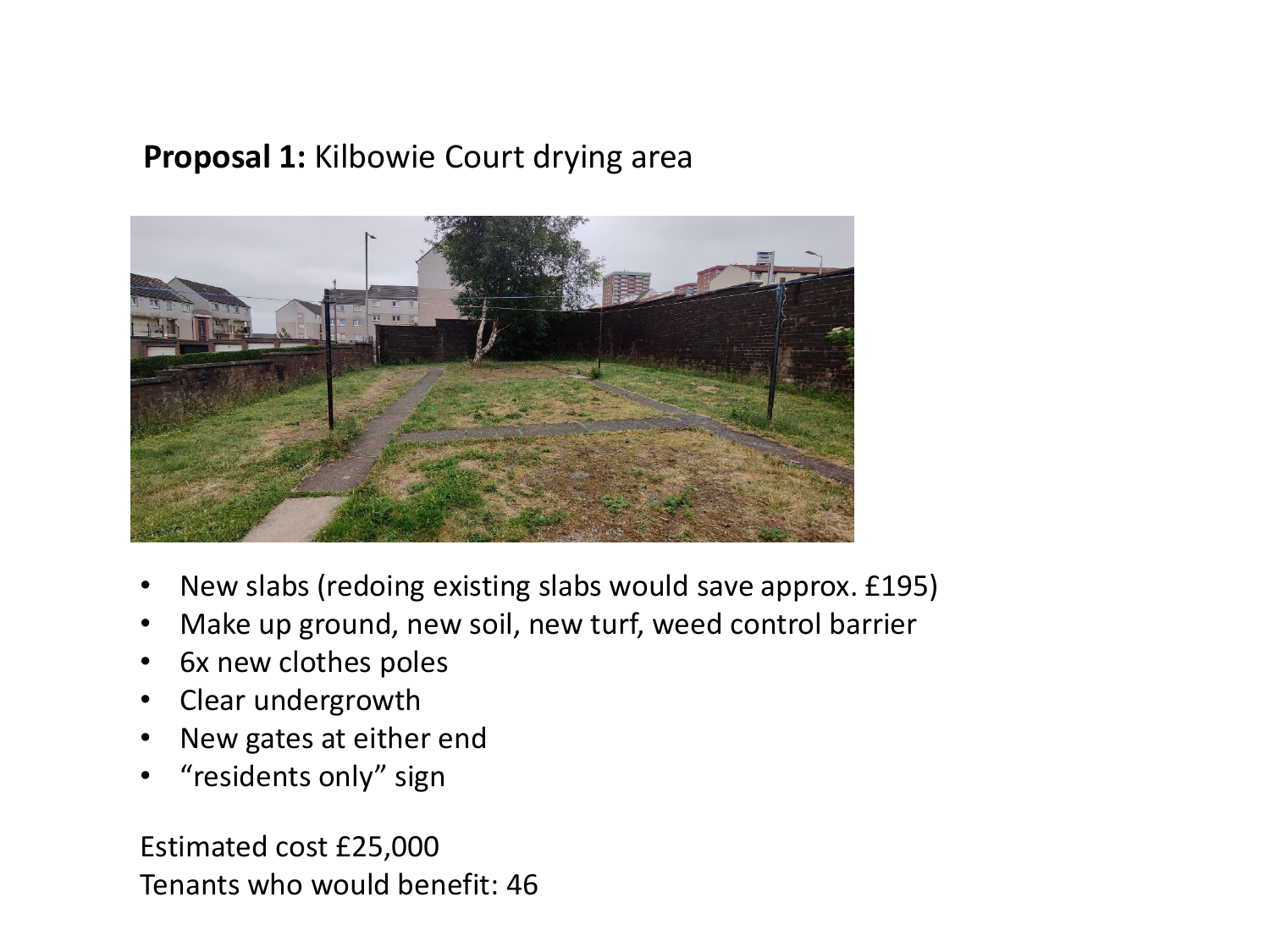### **Proposal 2:** Willox Park

- New gate in West (right hand side) wall
- Option 1 Long path from new gate to old entrance, path and patio area from old entrance
- Option 2 patio and path from existing entrance



Estimated costs: New gate - £2100 Option 1 - £16,000 Option 2 - £5,500

Tenants who would benefit: 32